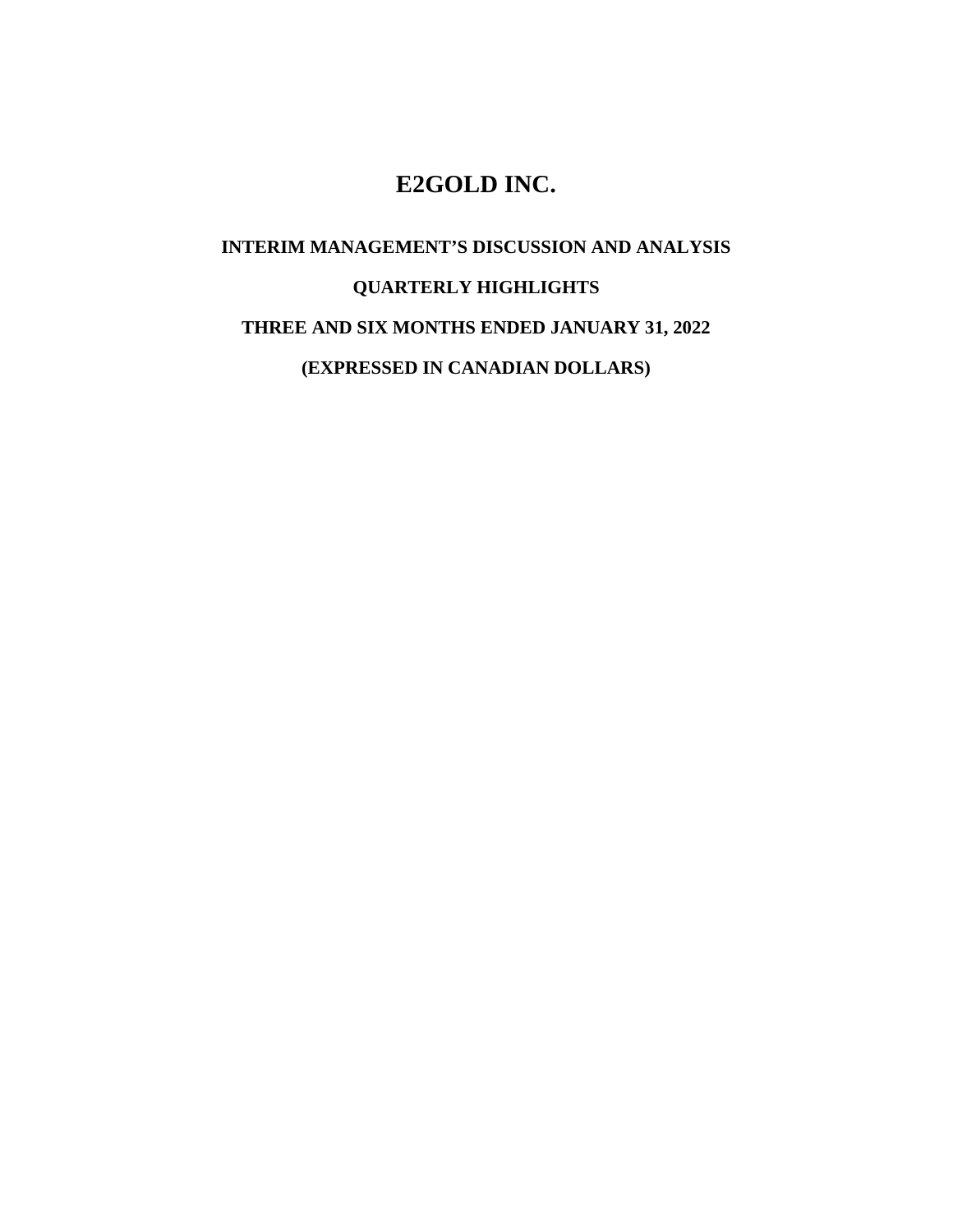The following interim Management's Discussion and Analysis ("**interim MD&A**") of the financial condition and results of the operation of E2Gold Inc. (the "**Company**" or "**E2Gold**") constitutes management's review of the factors that affected the Company's financial and operating performance for the three and six months ended January 31, 2022. This interim MD&A has been prepared in compliance with section 2.2.1 of Form 51-102F1, in accordance with National Instrument  $51-102$  – Continuous Disclosure Obligations. This interim MD&A should be read in conjunction with the audited financial statements of the Company for the fiscal year ended July 31, 2021 and 2020, together with the notes thereto, and the unaudited condensed interim financial statements of the Company for the three and six months ended January 31, 2022, together with the notes thereto. The unaudited condensed interim financial statements have been prepared in accordance with International Standard 34, Interim Financial Reporting. Information contained herein is presented as of March 28, 2022, unless otherwise indicated. Results are reported in Canadian dollars, unless otherwise noted. In the opinion of management, all adjustments (which consist only of normal recurring adjustments) considered necessary for a fair presentation have been included.

For the purposes of preparing this interim MD&A, management, in conjunction with the Board of Directors (the "**Board**"), considers the materiality of information. Information is considered material if: (i) such information results in, or would reasonably be expected to result in, a significant change in the market price or value of the Common Shares; (ii) there is a substantial likelihood that a reasonable investor would consider it important in making an investment decision; or (iii) it would significantly alter the total mix of information available to investors. Management, in conjunction with the Board, evaluates materiality with reference to all relevant circumstances, including potential market sensitivity.

The January 31, 2022, unaudited condensed interim financial statements were prepared in accordance with accounting principles applicable to a going concern, which assumes that the Company will be able to realize its assets and discharge liabilities in the normal course of business. The Company's ability to continue as a going concern is always dependent on its ability to raise new funds to meet its obligations and continue its exploration activities.

Further information about the Company and its operations is available on the Company's website at **[www.e2gold.ca](http://www.xxx.com/)** or on SEDAR at **[www.sedar.com](http://www.sedar.com/)**.

This interim MD&A contains forward-looking information as further described in the "Cautionary Note Regarding Forward-Looking Statements" at the end of this interim MD&A. Please also make reference to those risk factors identified or otherwise indirectly referenced in the "Risks and Uncertainties" also at the end of this interim MD&A.

# **OVERALL PERFORMANCE**

# **Description of Business and Nature of Operations**

The Company was incorporated pursuant to the *Business Corporations Act* (Ontario) under the name "5003754 Ontario Inc." on October 25, 2018. Articles of amendment were subsequently filed on February 11, 2020 to change the name of the Company to "E2Gold Inc." Articles of amendment were subsequently filed on October 14, 2020 to remove the private company restrictions contained in the articles of the Company. The Company's head office is located at 8 King Street East, Suite 1700, Toronto, Ontario M5C 1B5.

In December 2020, the Company completed its Initial Public Offering ("**IPO**") and its common shares commenced trading on the TSX Venture Exchange ("**TSXV**") at the opening of business on January 4, 2021. The common shares of the Company trades under the symbol "ETU".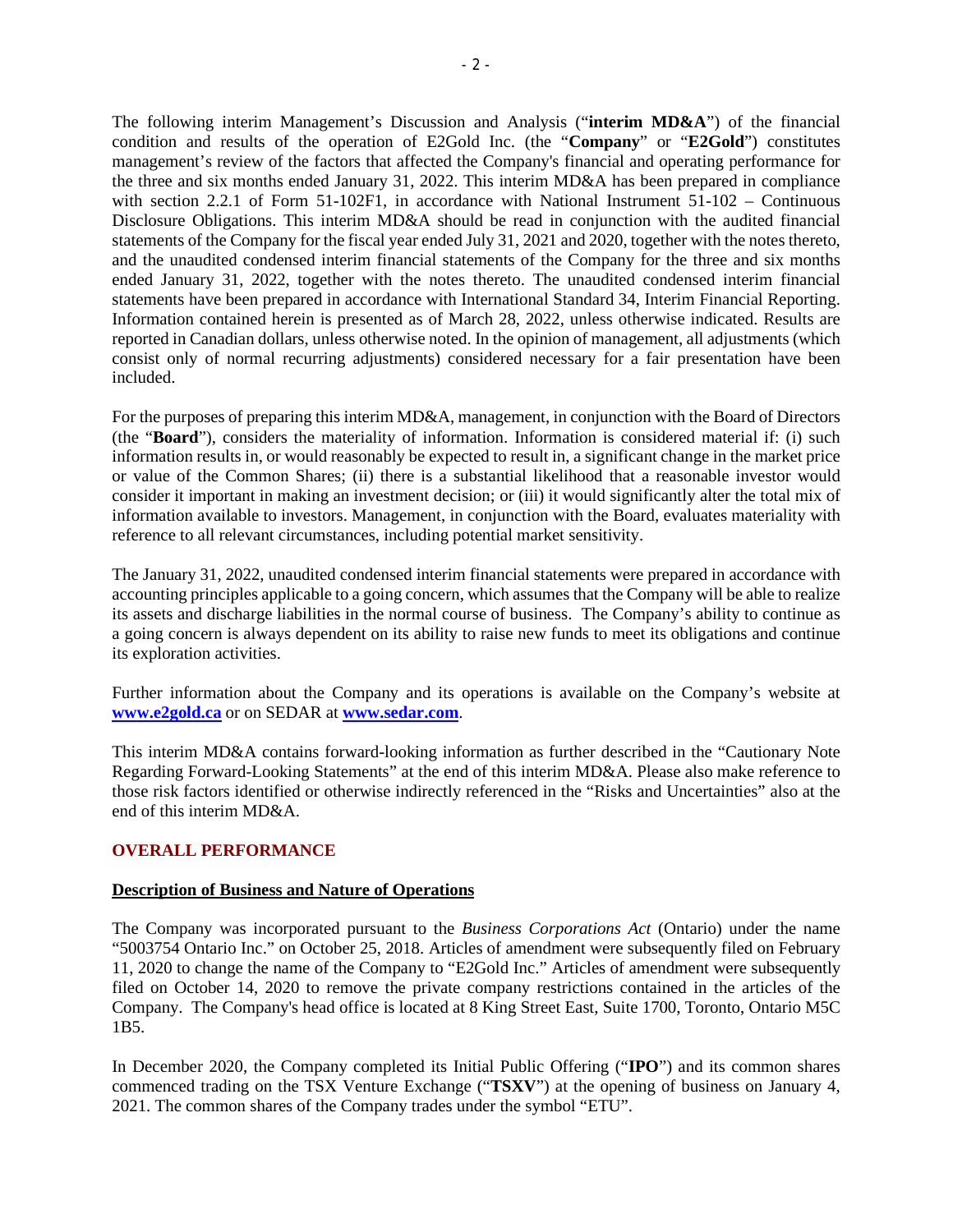On February 22, 2022, the Company announced that it received approval for trading its common shares in the United States on the OTCQB Market, under the symbol "ETUGF", effective February 23, 2022. The Company's common shares will continue to trade on the TSX Venture Exchange under the symbol "ETU".

The principal business of the Company is the acquisition, exploration and evaluation of mineral properties and developing these properties further or disposing of them when evaluation is complete. Its principal project is the 75 km long Hawkins Gold Property located in the province of Ontario, Canada. Optioned from Pavey Ark in January 2020, the project is anchored by an at-surface Inferred Mineral Resource (The McKinnon Zone), compliant with National Instrument 43-101, of 6.2 million tonnes grading 1.65 g/t Au for 328,800 oz of gold. The Company intends to focus its exploration activities on the Hawkins Gold Property in the near term to determine its mineral potential.

# **TRENDS AND ECONOMIC CONDITIONS**

Management regularly monitors economic conditions and estimates their impact on the Company's operations and incorporates these estimates in both short-term operating and longer-term strategic decisions.

On March 11, 2020, the World Health Organization declared the rapidly spreading COVID-19 outbreak as a global pandemic. The Company has closely monitored developments in the COVID-19 outbreak and is following all applicable governmental protocols in order to ensure the safety of the Company's workforce and local communities. There have been no outbreaks of COVID-19 at the Company's operations to date.

While the COVID-19 pandemic restrictions have been lifted by different level of governments over the last few months, material uncertainties may still arise that could influence management's going concern assumption. In addition, management cannot accurately predict the future impact COVID-19 may have on the global gold prices, the demand for gold, the ability to explore for gold, the severity and if any new potential measures that might be taken by governments to manage a possible other wave and spread of the virus and their effect on labour and supply lines, the availability of common resources such as water and electricity and the Company's ability to obtain funding.

Apart from this and the risk factors noted under the heading "Risks and Uncertainties", management is not aware of any other trends, commitments, events or uncertainties that would have a material effect on the Company's business, financial condition or results of operations.

# **OUTLOOK**

Since the IPO in December 2020, E2Gold has raised \$6.8 million in equity financings, allowing it to operate an aggressive early-stage exploration program on its Hawkins gold project. This program has included the completion of 37 diamond drill holes to-date, totaling - 13,048 metres of drilling. This program was completed in the first quarter of 2022.

As follow up to 2021 exploration activities, the Company anticipates a robust surface exploration program for much of 2022. Surface exploration will include mapping, prospecting, soil sampling, a structural analysis, geophysics, and other activities all aimed at developing drill targets on and around the Central Hawkins Corridor (the central 15km of the Hawkins Property containing the McKinnon Inferred Mineral Resource). Targets both on and off the McKinnon Zone trend will be assessed for gold potential as the Company attempts to build gold ounces through discovery.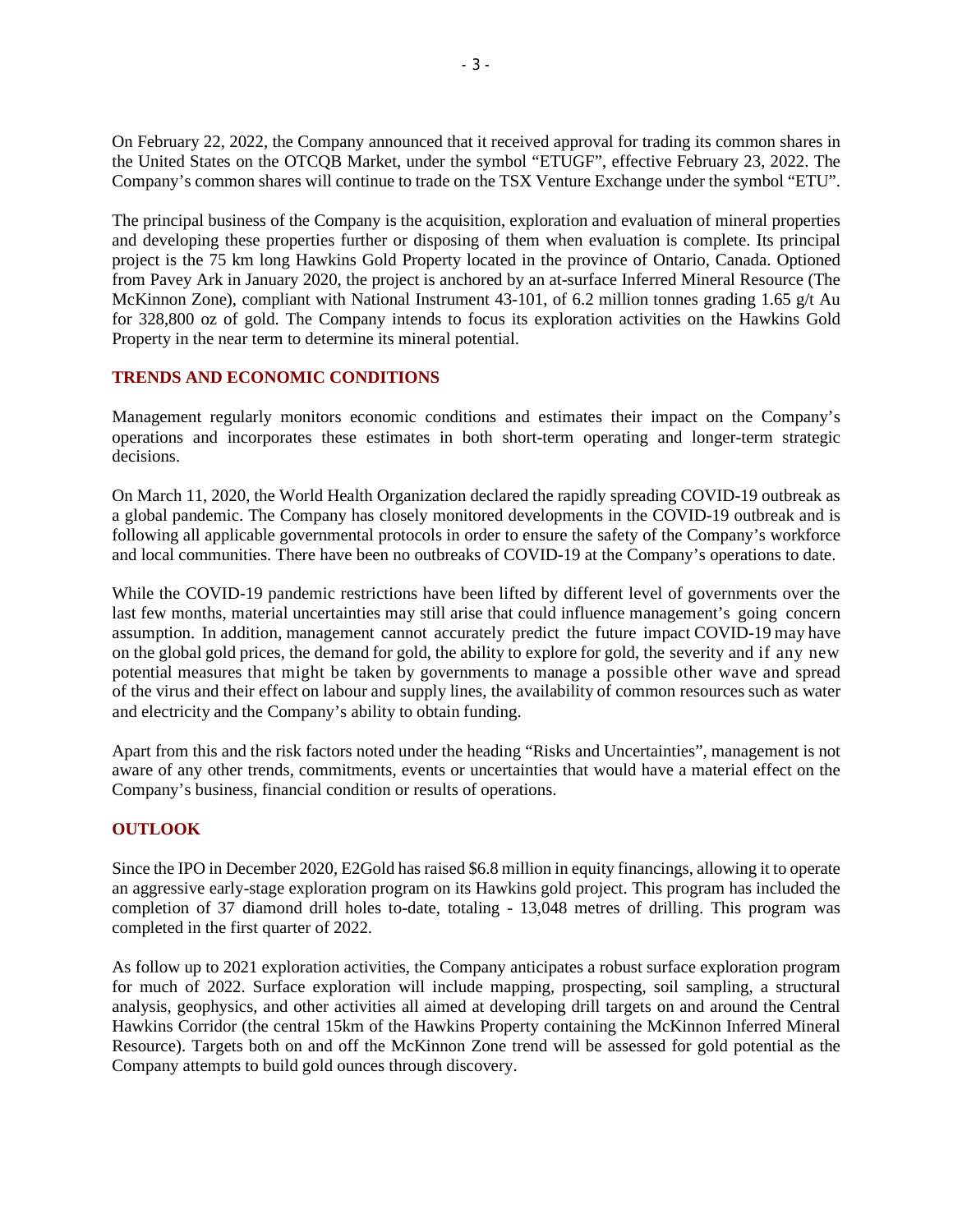Beyond the Central Hawkins Corridor, E2Gold also anticipates a greater push for regional exploration on its western claims (the "KB" Claims), as well as the eastern claim block. Targets have already been identified for follow up mapping and prospecting activities, with the aim of developing drill targets on these claims for 2023.

The Company was active on the property acquisition front. In September, it substantially increased the size of its flagship Hawkins property, essentially tripling its size through staking. The Company now controls most of the Kabinakagami Greenstone Belt.

The Company also recently optioned the Band-Ore property from Golden Share Resources Corporation ("Golden Share"). While the Band-Ore property fits perfectly with E2Gold's Ontario portfolio, E2Gold intends to maintain its principal focus on the Hawkins property.

As a junior resource company, E2Gold has no income, and is reliant on capital markets for future funding. However, through its very active outreach, shareholder and marketing programs, the Company sees extensive interest in its activities, and monitors the capital markets and shareholder interest. Although the company is confident in securing future funding, there is no guarantee that such funding will come.

# **EXPLORATION UPDATE**

# **Hawkins Gold Property**

During summer and fall 2021, E2Gold focused its efforts on the central 15 km long Hawkins Township portion of the Hawkins project, in and around the McKinnon Zone Inferred Resource. Exploration activities included geological mapping and prospecting, outcrop stripping and channel sampling, borehole geophysical surveys, drilling and line cutting.

During the period covered by this report, E2Gold:

- Completed a 10,171 m drill program in 20 holes in and around the McKinnon Zone Inferred Resource. Three targets were tested: 1) A series of deep step-out holes below the McKinnon Zone, 2) selected shallow level step-out targets below and along strike with the McKinnon Zone, and 3) off-trend geophysical targets. A total of 1477 core samples were shipped for assay for the summer/fall phase 2 drill program. A total of 2811 samples were shipped for all 37 drill holes drilled to date. All expected assay results have been received.
- The Company also completed a large 2,941 line-km airborne magnetic survey over its western KB Claim Block, a 100 km<sup>2</sup> block of claims lying adjacent to, and west of, the Hawkins Township claims. In addition, field crews conducted geological and prospecting surveys over parts of the claim block. (see press release, October 28, 2021).
- Completed a re-processing of the KB claims airborne magnetic survey, identifying priority targets for follow-up work for the upcoming field program.
- Completed a 35.95 line-km pole-dipole "IP" survey over the defined area called Grid #3, in the central Hawkins claims block, west of the McKinnon Zone. (see press release March 23, 2022).
- Completed 11 stripped outcrops of which 9 were channel sampled in and along the western trend with the McKinnon Zone. Assays have been received for all 302 samples. There are also 124 grab samples from prospecting activities that have assays pending.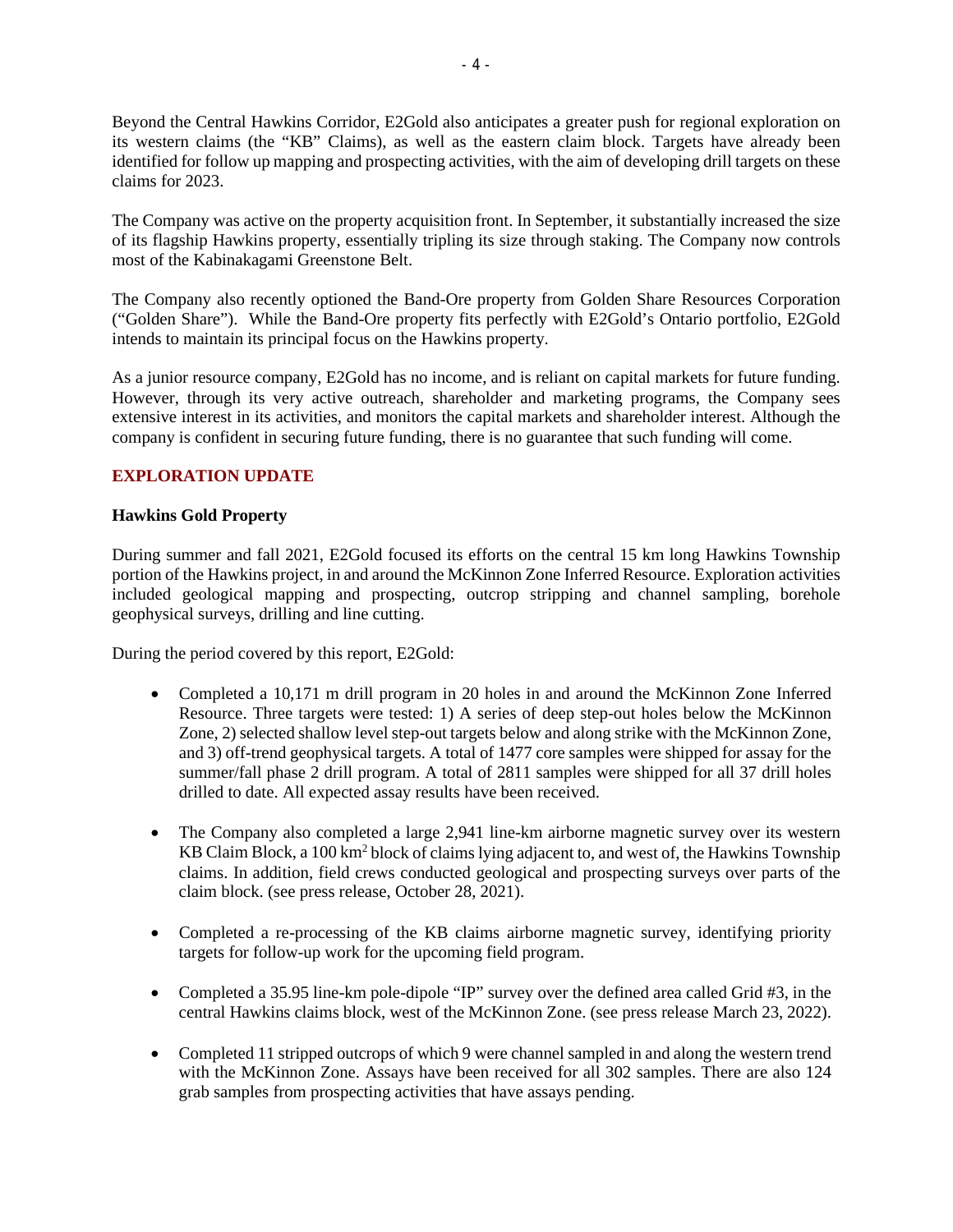• Tripled the size of the Hawkins project through a massive staking program in August 2021 (see press release September 8, 2021).

Other activities related to the Hawkins project include downhole geophysical and tele-optical surveys on 11 drill holes, mineralogical studies (i.e. rock petrographic and microprobe studies) and geochemical studies, as well as ongoing reprocessing of geophysical, and mineral and whole rock geochemistry data.

Planning is underway for an anticipated robust exploration program in 2022.

# **Other Properties**

In addition to the Hawkins property, E2Gold has three other projects in Ontario: the Band-Ore, Copperfield, and Strathearn projects.

During the period, E2Gold optioned the 10 km-long Band-Ore gold project from Golden Share (see Press Release, October 14, 2021). Located approximately 75 km west of Thunder Bay, Ontario, in Hagey and Conacher Townships, the property consists of 109 staked mining claims, as well as 16 patented mining claims and one mining lease. The property hosts two historic mineral resources (not compliant with National Instrument 43-101): the Main Zone, with 706,000 tonnes grading 6.86 g/t gold for 155,728 ounces of gold, and the No. 4 Zone with 616,000 tonnes grading 4.84 g/t gold, for 95,668 ounces of gold.

Planning for 2022 exploration activities on the Band Ore property is underway, aimed at producing a drillready project by 2023. Initial work will likely consist of a site visit and possible – airborne magnetics and/or targeted an Induced Polarization survey.

The Strathearn and Copperfield projects are located to the southeast of E2Gold's Hawkins Project, in Strathearn and Copperfield Townships, respectively. Both are early-stage greenfield properties, staked by E2Gold in early 2021, based on geophysical similarities to Newmont's Borden Mine. During the period, a first-pass mapping and prospecting surveys were undertaken on both projects. Preliminary assessment reports were filed for these properties.

|                                | Three months ended<br>January 31, |             |   | Six months ended<br>January 31, |    |           |    |         |  |
|--------------------------------|-----------------------------------|-------------|---|---------------------------------|----|-----------|----|---------|--|
|                                | 2022<br>2021                      |             |   | 2022                            |    | 2021      |    |         |  |
| <b>Hawkins Gold Property</b>   |                                   |             |   |                                 |    |           |    |         |  |
| Community relations            | \$                                | 2,000       | S | 11,660                          | \$ | 3,922     | \$ | 11,660  |  |
| Depreciation                   |                                   | 2.439       |   |                                 |    | 4,878     |    |         |  |
| Drilling                       | 880,813                           |             |   | 41,243                          |    | 1,896,777 |    | 41,243  |  |
| Geology                        | 209,931                           |             |   | 90,029                          |    | 537,336   |    | 405,762 |  |
| Geophysics                     | 198,046                           |             |   | 131,259                         |    | 278,638   |    | 143,901 |  |
| Mineral property / claims      |                                   |             |   |                                 |    | 88,225    |    |         |  |
| Option payments <sup>(1)</sup> | 400,000                           |             |   | 200,000                         |    | 400,000   |    | 200,000 |  |
| Resource estimates             |                                   |             |   | 5,400                           |    |           |    | 50,550  |  |
|                                |                                   | \$1.693.229 |   | 479.591                         |    | 3.209.776 |    | 853,116 |  |

(1) \$400,000 includes \$200,000 in cash and 1,459,854 common shares valued at \$200,000.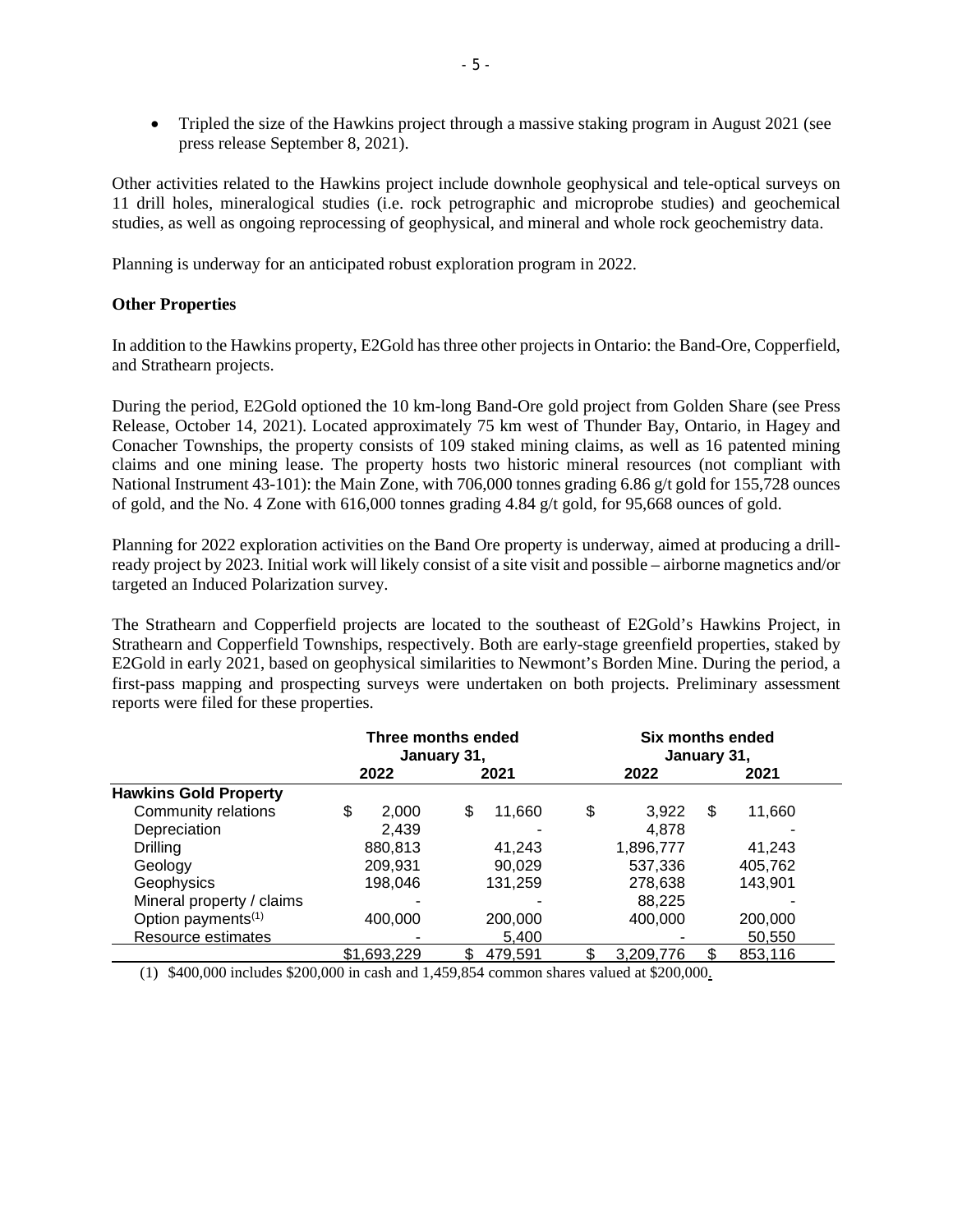|                           | Three months ended<br>January 31, |             |    | Six months ended<br>January 31, |    |           |    |         |
|---------------------------|-----------------------------------|-------------|----|---------------------------------|----|-----------|----|---------|
|                           |                                   | 2022        |    | 2021                            |    | 2022      |    | 2021    |
| <b>Band-Ore Property</b>  |                                   |             |    |                                 |    |           |    |         |
| Geology                   | \$                                | 9,800       | \$ |                                 | \$ | 40,371    | \$ |         |
| Mineral property / claims |                                   | 1,213       |    |                                 |    | 1,213     |    |         |
| Option payment            |                                   |             |    |                                 |    | 50,000    |    |         |
|                           |                                   | 11,013      |    |                                 |    | 91,584    |    |         |
| Other                     |                                   |             |    |                                 |    |           |    |         |
| General exploration       |                                   | 5,600       |    | 2,900                           |    | 5,600     | S. | 2,900   |
| TOTAL                     |                                   | \$1,709,842 |    | 482.491                         |    | 3.306.960 |    | 856.016 |

#### **Qualifying Statements**

The foregoing scientific and technical disclosures for the Hawkins Gold Property have been reviewed by Eric Owens, PhD, PGeo, President and CEO of the Company, and Natalie Pietrzak-Renaud, PhD, PGeo, VP Exploration of the Company, both qualified persons as defined by National Instrument 43-101.

#### **Access to Properties**

The Company's access to its Hawkins Gold property is dependent on climate and weather conditions but is generally accessible all year round.

# **FINANCIAL HIGHLIGHTS**

Six months ended January 31, 2022 compared with six months ended January 31, 2021

For the six months ended January 31, 2022, the Company's loss totaled \$5,056,959, with basic and diluted loss per share of \$0.05. This compares with a loss of \$1,047,749 with basic diluted loss per share of \$0.02 for the six months ended January 31, 2021. The Company's only revenues are derived from interest income generated from cash held in interest bearing accounts and short-term GICs at the bank. The increase in loss was principally due to:

- Exploration and evaluation expenditures increased to \$3,306,960 for the six months ended January 31, 2022, compared to \$856,016 for the six months ended January 31, 2021. The increase related primarily to the drilling program at Hawkins as well as geophysical surveys and option payments also related to the Hawkins Gold Property. Acquisition and consulting costs related to the option of the Band-Ore Property also explain a portion of the increase. Refer to the heading "Exploration Update" above for a summary of the Company's exploration expenses by project.
- Professional fees increased in the six months ended January 31, 2022, to \$106,863 compared with \$53,803 for the same period in 2021, primarily due to higher corporate activities and listed company requirements.
- Management, director fees and salaries increased to \$508,254 for the six months ended January 31, 2022, compared to \$126,469 for the six months ended January 31, 2021. The increase is a direct reflection of a full six month of activities as a public company in 2022 versus one month in 2021. It includes management's time, administrative staff hired and implementation of fees for directors.
- Investor relations increased in the six months ended January 31, 2022, to \$491,375 compared with \$14,663 for the same period in 2021, primarily due to the implementation of an investor relations team, strategy and programs, including attending conferences, in order to increase the Company's visibility and profile with shareholders and investors.
- Share-based payments (non-cash) increased in the six months ended January 31, 2022, to \$859,939 compared with \$21,135 for the same period in 2021. The increase is directly due the grant of stock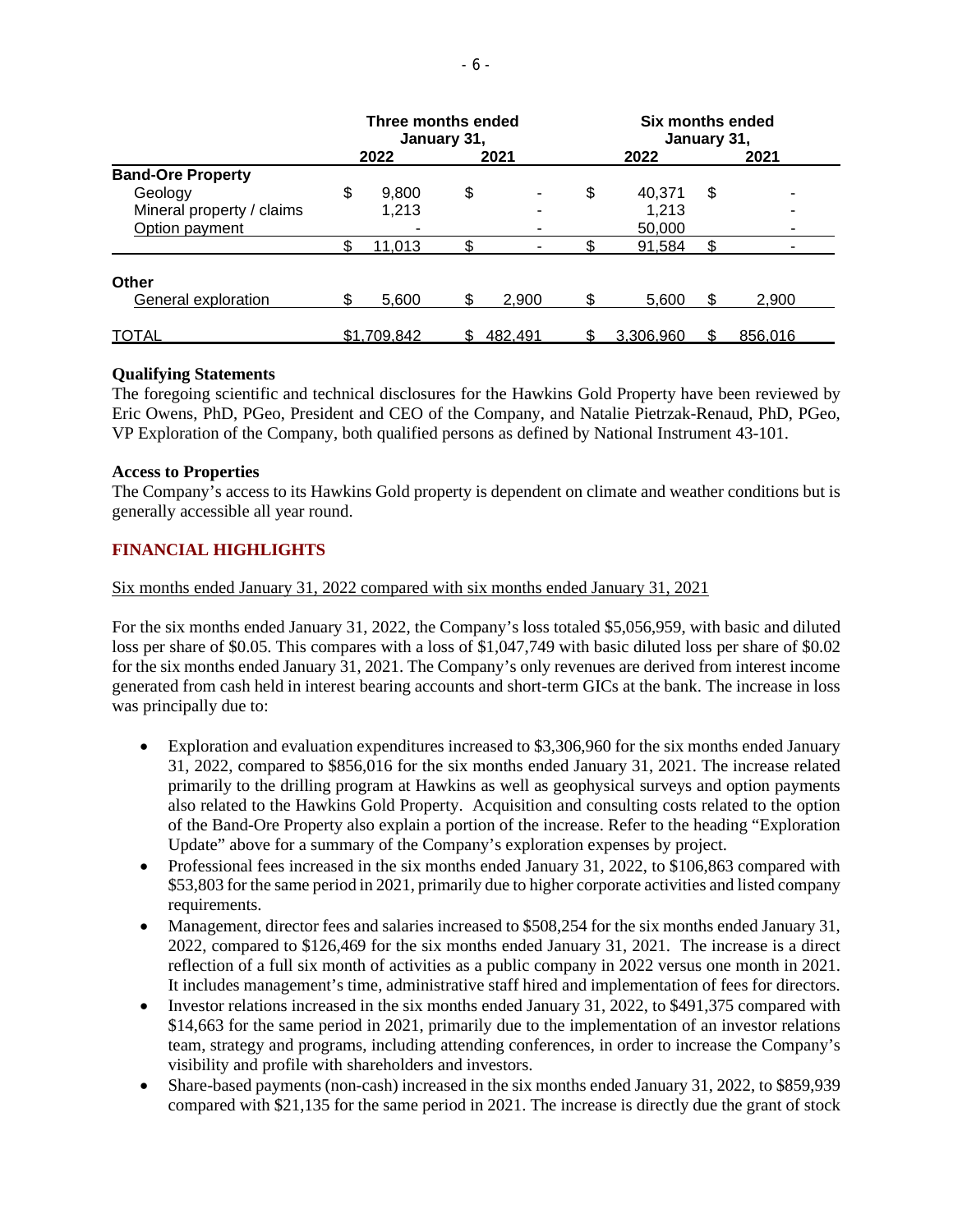options in August 2021, December 2021 and January 2022 for which a total of 8,320,000 stock options were granted.

• Premium on flow-through shares increased in the six months ended January 31, 2022, to \$394,082 compared to \$77,713 for the same period in 2021. This is also a non-cash item. The Company follows a policy whereby proceeds from flow-through share issuances are allocated between the offering price of the shares and the quoted market price of the same shares on closing. A liability is recognized for this difference and is extinguished by crediting premium on flow-through shares on a pro-rata basis as the flow-through eligible expenditures are made.

# Three months ended January 31, 2022 compared with three months ended January 31, 2021

For the three months ended January 31, 2022, the Company's loss totaled \$2,320,808, with basic and diluted loss per share of \$0.02. This compares with a loss of \$594,916 with basic diluted loss per share of \$0.02 for the three months ended January 31, 2021. The Company's only revenues are derived from interest income generated from cash held in interest bearing accounts and short-term GICs at the bank. The increase in loss was principally due to:

- Exploration and evaluation expenditures increased to \$1,709,842 for the three months ended January 31, 2022, compared to \$482,491 for the three months ended January 31, 2021. The increase related primarily to the drilling program, geological expenses, geophysical surveys and cost related to the option of the Hawkins Gold. Refer to the heading "Exploration Update" above for a summary of the Company's exploration expenses by project.
- Professional fees increased in the three months ended January 31, 2022, to \$42,218 compared with \$22,331 for the same period in 2021, primarily due to higher corporate activities and listed company requirements.
- Management, director fees and salaries increased to \$287,875 for the three months ended January 31, 2022, compared to \$101,469 for the three months ended January 31, 2021. The increase is a direct reflection of a full quarter of activities as a public company in 2022 versus one month in 2021.
- Investor relations increased in the three months ended January 31, 2022, to \$283,098 compared with \$14,663 for the same period in 2021, primarily due to the increased investor relations activities.
- Share-based payments (non-cash) increased in the three months ended January 31, 2022, to \$116,395 compared with \$16,511 for the same period in 2021. The increase is directly due the grant of stock options in December 2021 and January 2022 for which a total of 1,470,000 stock option were granted.
- Premium on flow-through shares increased in the three months ended January 31, 2022, to \$168,051 compared to \$77,713 for the same period in 2021. This is also a non-cash item. The Company follows a policy whereby proceeds from flow-through share issuances are allocated between the offering price of the shares and the quoted market price of the same shares on closing. A liability is recognized for this difference and is extinguished by crediting premium on flowthrough shares on a pro-rata basis as the flow-through eligible expenditures are made.

Overall, the successful IPO in December 2020 and subsequent listing on the TSXV in January 2021 enabled the Company to ramp up its exploration activities and to set up the administrative components related to operating a publicly listed company.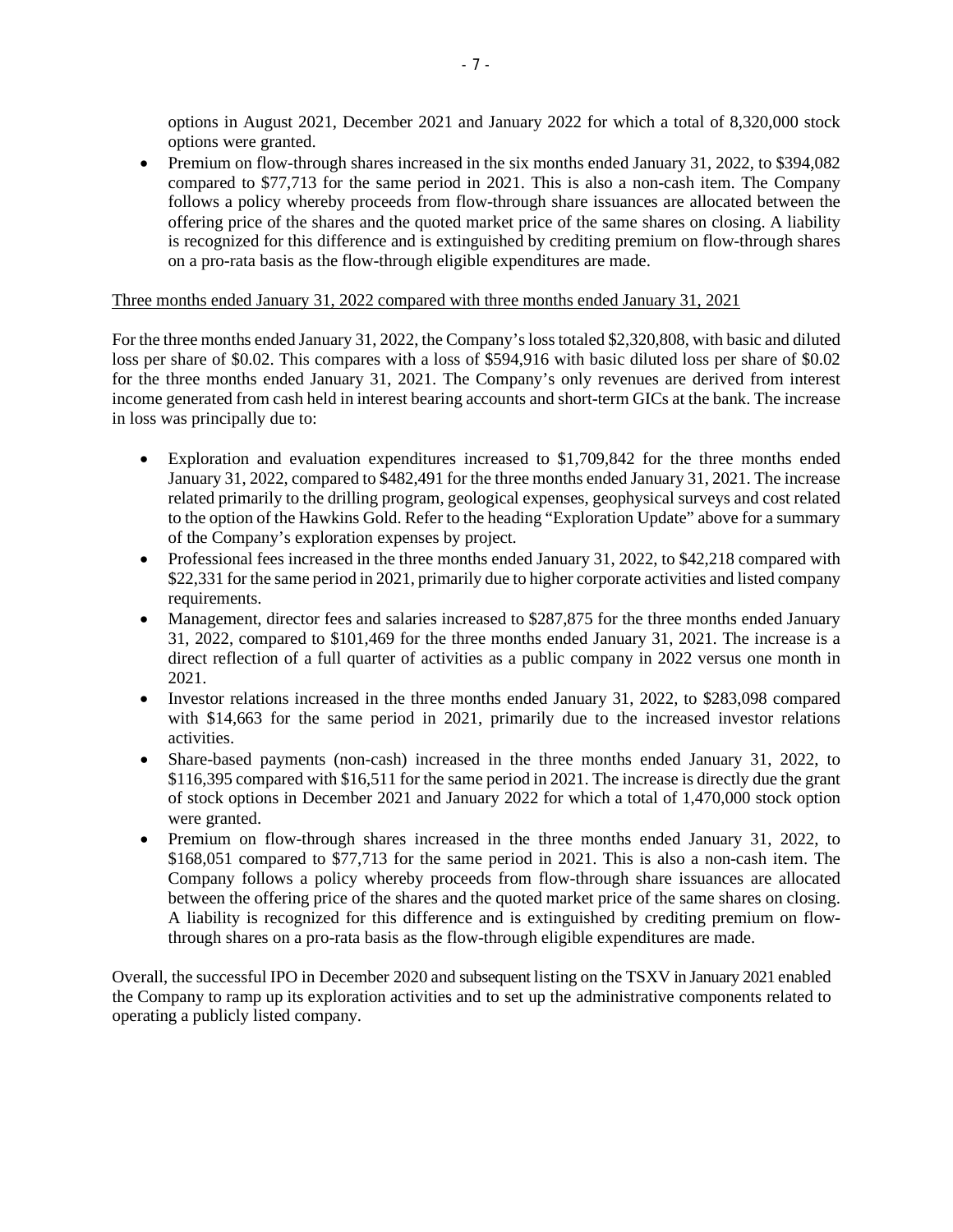# **LIQUIDITY AND CAPITAL RESOURCES**

As at January 31, 2022, the Company had cash of \$969,838 and working capital of \$1,064,972 (excluding the flow-through share liability of \$142,854) as the flow-through share liability is not settled through cash payments. The Company's excess cash, when available, is deposited into interest-bearing accounts with major Canadian chartered banks.

The Company's total assets on January 31, 2022 were \$1,612,468 (July 31, 2021 - \$6,255,703) against total liabilities of \$484,256 (excluding non-cash flow-through share liability of \$142,854).

As at January 31, 2022, the Company had an HST receivable of \$415,524 and prepaid expenses of \$103,866 which included \$50,000 for a deposit on a drilling contract as well as \$30,546 in prepaid conference and \$7,899 in prepaid insurance.

#### **Equity Financing**

The Company's exploration project is at an early stage and it has not yet been determined whether any of its properties contain economically recoverable ore. As a result, the Company has no current sources of revenue and has relied on the issuance of common shares to date in order to generate the funds required to further its project.

#### *Private Placement*

On March 17, 2022, the Company completed the following private placement: 5,615,000 units at a price of \$0.10 per unit for gross proceeds of \$561,500 and 5,609,454 flow-through units at a price of \$0.11 per flowthrough unit for gross proceeds of \$617,040.

#### *Stock Options*

On August 17, 2021, the Company granted 6,850,000 stock options to directors, officers and consultants of the Company. The stock options are exercisable for a period of 3 years at a price of \$0.13 and vested immediately.

On November 17, 2021, the Company granted 250,000 stock options to a consultant at an exercise price of \$0.155 expiring on November 17, 2024 and vested immediately.

On December 6, 2021, the Company granted 1,000,000 stock options to a consultant at an exercise price of \$0.17 expiring on December 6, 2026. Vesting provisions of the stock options are as follows: 50% the date of grant and 50% 6 months after date of grant.

On January 20, 2022, the Company granted 220,000 stock options to employees of the Company. The stock options are exercisable for a period of 3 years at a price of \$0.135 and vested immediately.

#### *Warrants*

On November 8, 2021, 50,000 warrants with an exercise price of \$0.24 and expiry of December 30, 2023 were exercised for proceeds of \$12,000.

#### *Shares for Services*

On December 3, 2021, the Company issued 29,070 common shares valued at \$5,000 in consideration for geological services.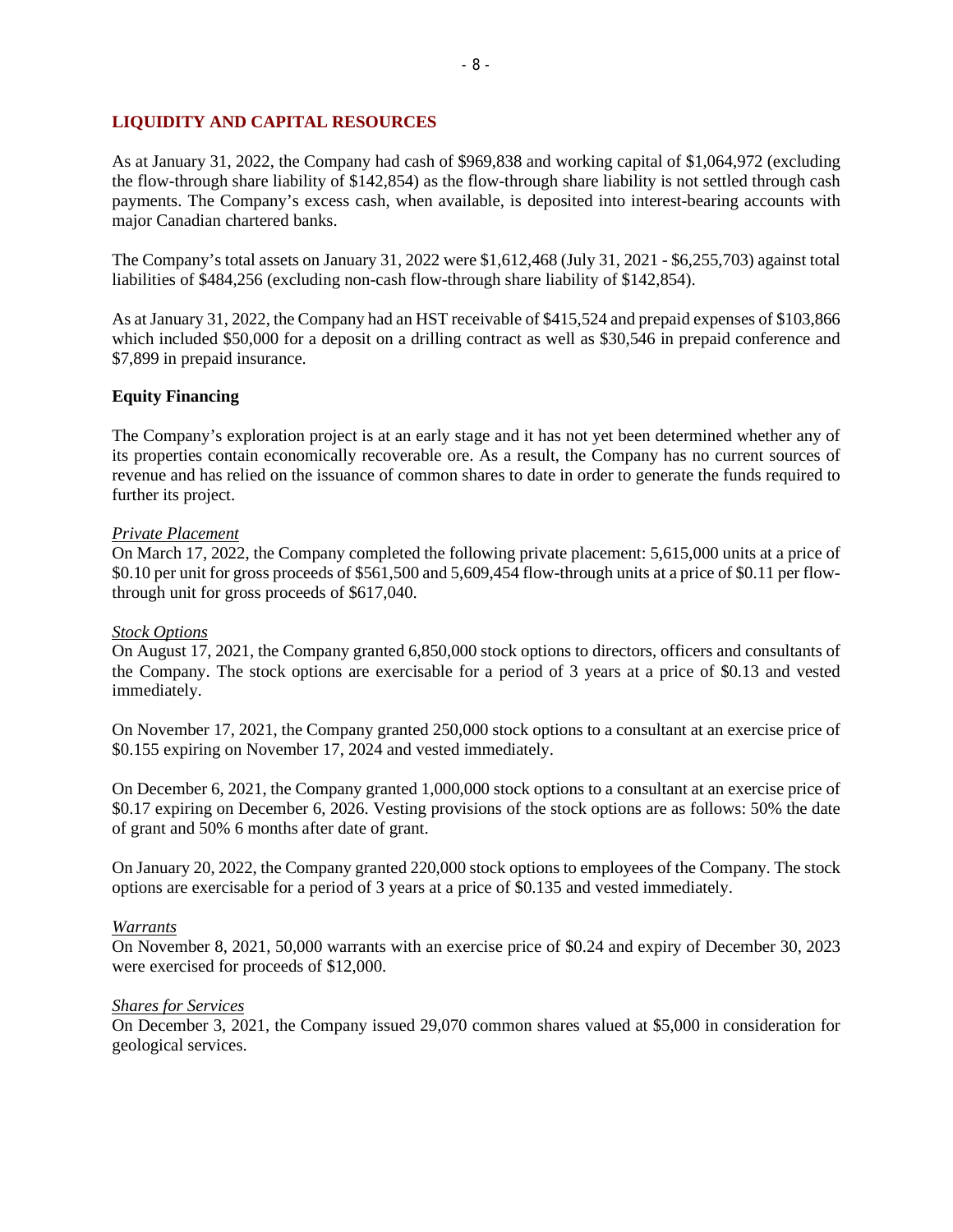#### *Shares for Mineral Property*

On January 28, 2022, the Company issued 1,459,854 common shares valued at \$200,000 in relation to the Hawkins option agreement.

The Company's ability to successfully acquire mineral projects or recover amounts expended on mineral properties is conditional on its ability to secure financing when required. The Company expects to meet additional financing requirements through equity financing. The Company may seek other alternatives for financing in the future depending on market conditions and exploration results; however, there can be no assurance that such financing attempts will be successful. The impact on the Company's business and the cost and availability of financing remain uncertain and could affect the overall liquidity of the Company. In addition, the ability to generate sufficient capital will depend on economic conditions and commodity prices.

There is no assurance that equity capital will be available to the Company in the future in the amounts or at the times desired or on terms that are acceptable to the Company, if at all. The listing of the common shares on the TSXV via the IPO is expected to provide additional opportunities for the Company to raise the necessary funds for its ongoing activities.

Management believes that it will be able to raise sufficient capital to meet the cash and expenditures commitments under the Hawkins Option Agreement and maintain the Hawkins Gold Property in good standing. The Company intends to continue reviewing other properties that have the potential to contain precious and base metals. In addition, management will review project submissions and conduct independent research for projects in such jurisdictions and commodities as it may consider prospective.

#### **Commitments and Obligations**

As at January 31, 2022, the Company was required to incur approximately \$995,000 in qualifying exploration expenditures by December 31, 2022 to meet its flow-through commitments. At this time, management anticipates meeting that obligation and as a result, no additional provisions are required.

The Company entered into consulting agreements for the services of its officers. For the Chief Financial Officer ("**CFO**"), the agreement was effective October 1, 2020 and for the President and Chief Executive Officer ("**CEO**"), the Vice-President and the Vice-President Exploration, the agreements were effective January 1, 2021. Under the agreements, additional payments totaling \$798,000 are to be made upon the occurrence of a change of control. As a triggering event has not taken place, the contingent payments have not been reflected in the unaudited condensed interim financial statements for the three months ended October 31, 2021. Also, on July 15, 2020, the Company entered into a service agreement with a party who subsequently became a member of the Board on October 5, 2020. The aggregate commitment upon termination of the agreements is \$129,000. The minimum commitment due within one year under the terms of the agreements is \$600,000, in aggregate.

On October 14, 2021, the Company announced that it entered into an option agreement with Golden Share Resources Corporation ("Golden Share") in order to earn a 100% interest in the Band-Ore property There are no work commitments, and the aggregate \$2,000,000 annual cash commitments for Earn-In are spread over 8 years as disclosed in the unaudited condensed interim financial statements for the three and six months ended January 31, 2022.

In addition, E2Gold will reimburse the costs incurred by the Optionor in connection with the preparation of a National Instrument 43-101 compliant technical report on the Band-Ore property, to a maximum amount of \$35,000, and reimburse tax payments to be incurred by Golden Share with respect to the 16 patented mining claims and the one leased mining claim. The completed 43-101 compliant Technical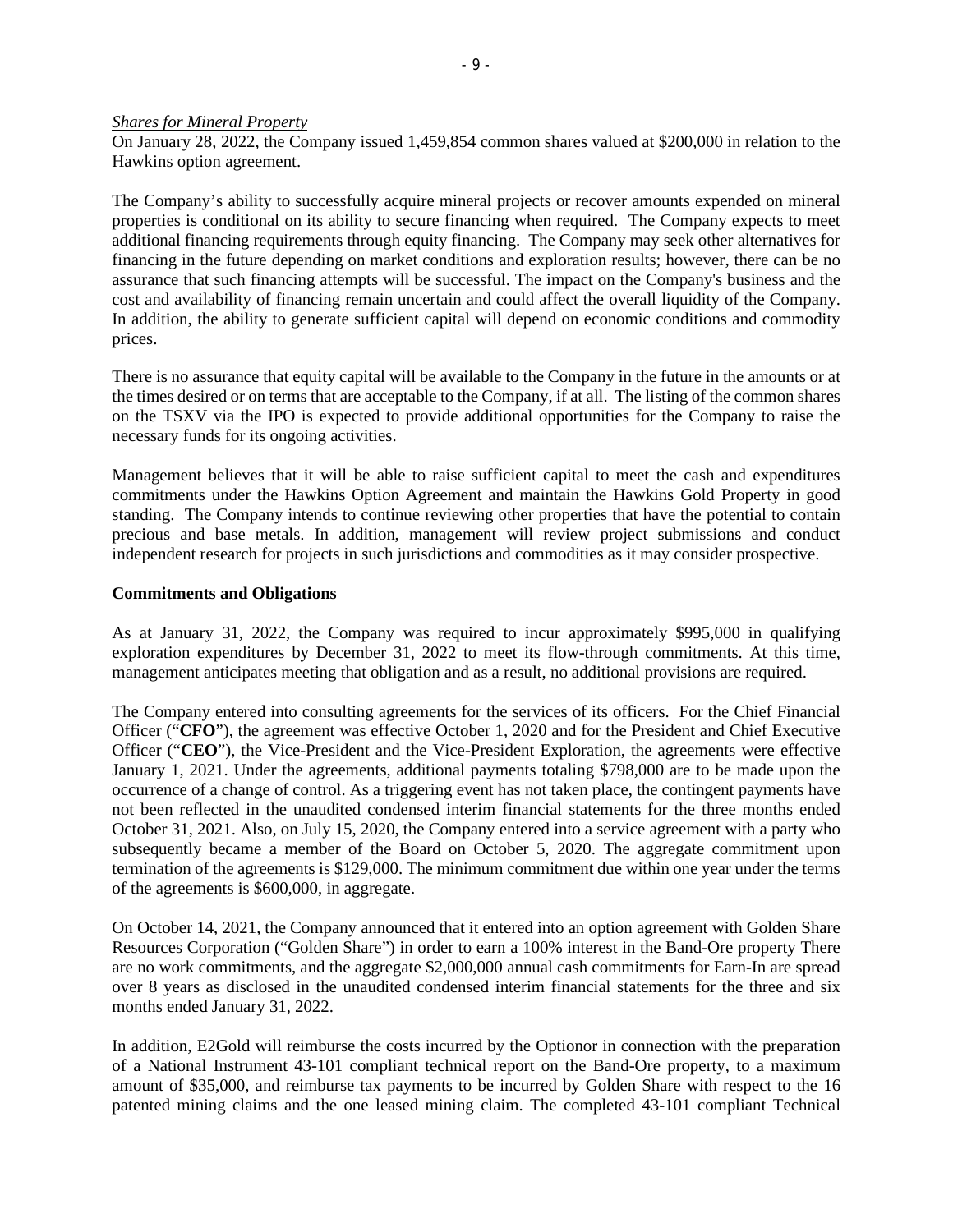Report was filed on Sedar on October 14, 2021. Golden Share will retain a 2% net smelter return royalty, one-half of which may be purchased by the Company by making a cash payment to the Golden Shares in the amount of (i) \$3,000,000 at any time up to the fifth anniversary of the date on which the Company earns its interest in the property (the "Acquisition Date"); (ii) \$5,000,000 at any time from the fifth anniversary of the Acquisition Date up to the 10th anniversary of the Acquisition Date; or (iii) \$10,000,000 at any time on or following the 10th anniversary of the Acquisition Date.

The Company has no long-term contractual obligations other than the option payments and the exploration expenditures requirements related to the Hawkins Option Agreement and Golden Share Agreement disclosed in the unaudited condensed interim financial statements for the three and six months ended January 31, 2022.

The Company's mining and exploration activities are subject to various laws and regulations governing the protection of the environment. These laws and regulations are continually changing and generally becoming more restrictive. The Company believes its operations are materially in compliance with all applicable laws and regulations. The Company has made, and expects to make in the future, expenditures to comply with such laws and regulations. As of January 31, 2022, the Company does not believe that there are any significant environmental obligations requiring material capital outlays in the immediate future.

# **OFF-BALANCE SHEET ARRANGEMENTS**

As of the date of this interim MD&A, the Company does not have any off-balance sheet arrangements that have, or are reasonably likely to have, a current or future effect on the results of operations or financial condition of the Company including, without limitation, such considerations as liquidity and capital resources that have not previously been discussed.

# **TRANSACTIONS WITH RELATED PARTIES**

Related parties include the Board and management, close family and enterprises that are controlled by these individuals as well as certain persons performing similar functions.

#### **a) Remuneration of directors and officers**

|                      |                          | Three months ended<br>January 31, | Six months ended<br>January 31, |          |         |
|----------------------|--------------------------|-----------------------------------|---------------------------------|----------|---------|
|                      | 2022                     | 2021                              |                                 | 2022     | 2021    |
| Management fees      | 207,469                  | 89,469                            |                                 | 356,375  | 114,469 |
| Director fees        | 29,000                   |                                   |                                 | 62,000   |         |
| Consulting fees      | 23,606                   |                                   |                                 | 59,912   |         |
| Share-based payments | $\overline{\phantom{a}}$ |                                   |                                 | 599,400  |         |
|                      | 260.075                  | 89.469                            |                                 | .077,687 | 14.469  |

During the three and six months ended January 31, 2022, the Company paid the following management fees:

- − \$45,969 and \$80,875 respectively (three and six months ended January 31, 2021 \$21,469 and \$26,469, respectively) to Bractea Enterprises Ltd. ("**Bractea**"), a corporation owned by Erik H. Martin, for services of Mr. Martin as CFO of the Company.
- − \$42,500 and \$72,500 respectively (three and six months ended January 31, 2021 \$10,000) to Invera Consulting, a business owned by Ellie Owens, for services of Ms. Owens as Vice-President of the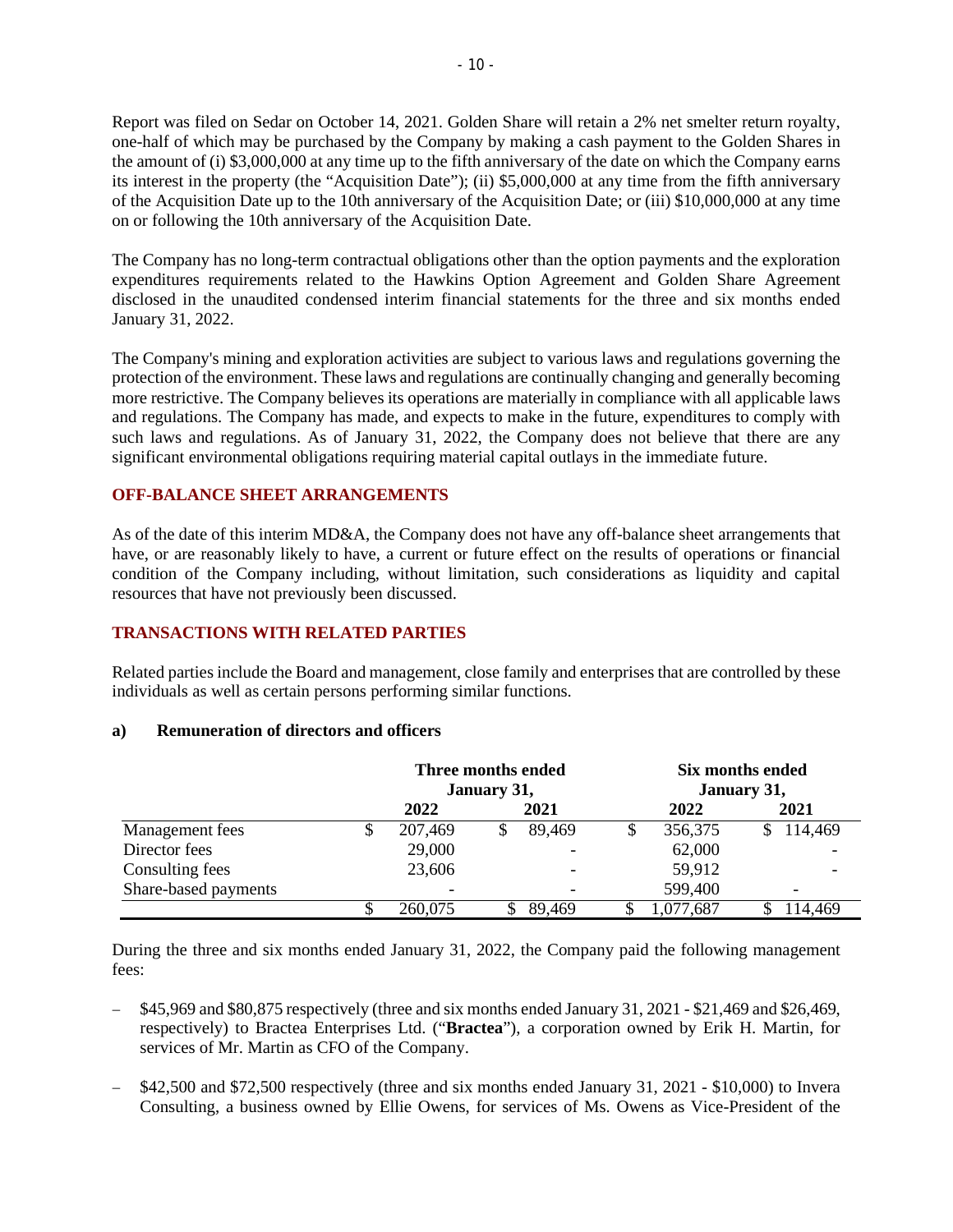Company, as well as \$nil (three and six months ended January 31, 2021 - \$12,000 and \$32,000, respectively) to Ellie Owens.

- − \$73,000 and \$121,000, respectively (three and six months ended January 31, 2021 \$16,000) to Sheer Strategic Inc., a corporation owned by Eric Owens, for services of Mr. Owens as President and CEO of the Company as well as \$nil (three and six months ended January 31, 2021 - \$30,000) to Eric Owens.
- − \$46,000 and \$82,000, respectively (three and six months ended January 31, 2021 \$12,000) to Renaud Geological Consulting Ltd. ("**RGC**"), a corporation owned by Natalie Pietrzak-Renaud, for services of Mrs. Pietrzak-Renaud as Vice-President Exploration of the Company.

As at January 31, 2022, Bractea was owed \$12,084 (July 31, 2021 - \$5,684), Invera Consulting was owed \$11,300 (July 31, 2021 - \$11,300), Sheer Strategic Inc. was owed \$18,080 (July 31, 2021 - \$18,080) and RGC was owed \$18,732 (July 31, 2021 - \$22,941) and all these amounts were included in amounts payable and accrued liabilities at such date.

As at January 31, 2022, directors were owed \$12,650 (July 31, 2021 - \$nil) and this amount was included in amounts payable and accrued liabilities at such date.

# **(b) Services rendered**

During the three and six months ended January 31, 2022, the Company paid fees the following:

- \$23,606 and \$54,912, respectively (three and six months ended January 31, 2021 \$4,348) RGC, a corporation owned by Natalie Pietrzak-Renaud, the Vice-President Exploration of the Company, for fees and expense reimbursements which were included in exploration and evaluation expenditures.
- \$nil and \$5,000, respectively (three and six months ended January 31, 2021 \$nil) for consulting fees to Sheer Strategic Inc., a corporation owned by Eric Owens, which were included in professional fees.
- − \$nil (three and six months ended January 31, 2021 \$6,960) for consulting fees to Laurel Duquette.
- − \$nil (three and six months ended January 31, 2021 \$42,000) for consulting fees related to the IPO to 5044563 Ontario Ltd., a company owned by Bereket Berhe, a director of the Company. This amount was included in share issue costs.

#### **PROPOSED TRANSACTIONS**

The Company continues to evaluate quality exploration projects and financing opportunities. There are no transactions currently pending.

# **ADDITIONAL INFORMATION**

# **Outstanding Shareholders' Equity Data**

As of March 28, 2022, the following are outstanding:

| <b>Common Shares</b> | 108,130,993 |
|----------------------|-------------|
|----------------------|-------------|

- Stock Options 9,320,000
- Warrants 67,249,961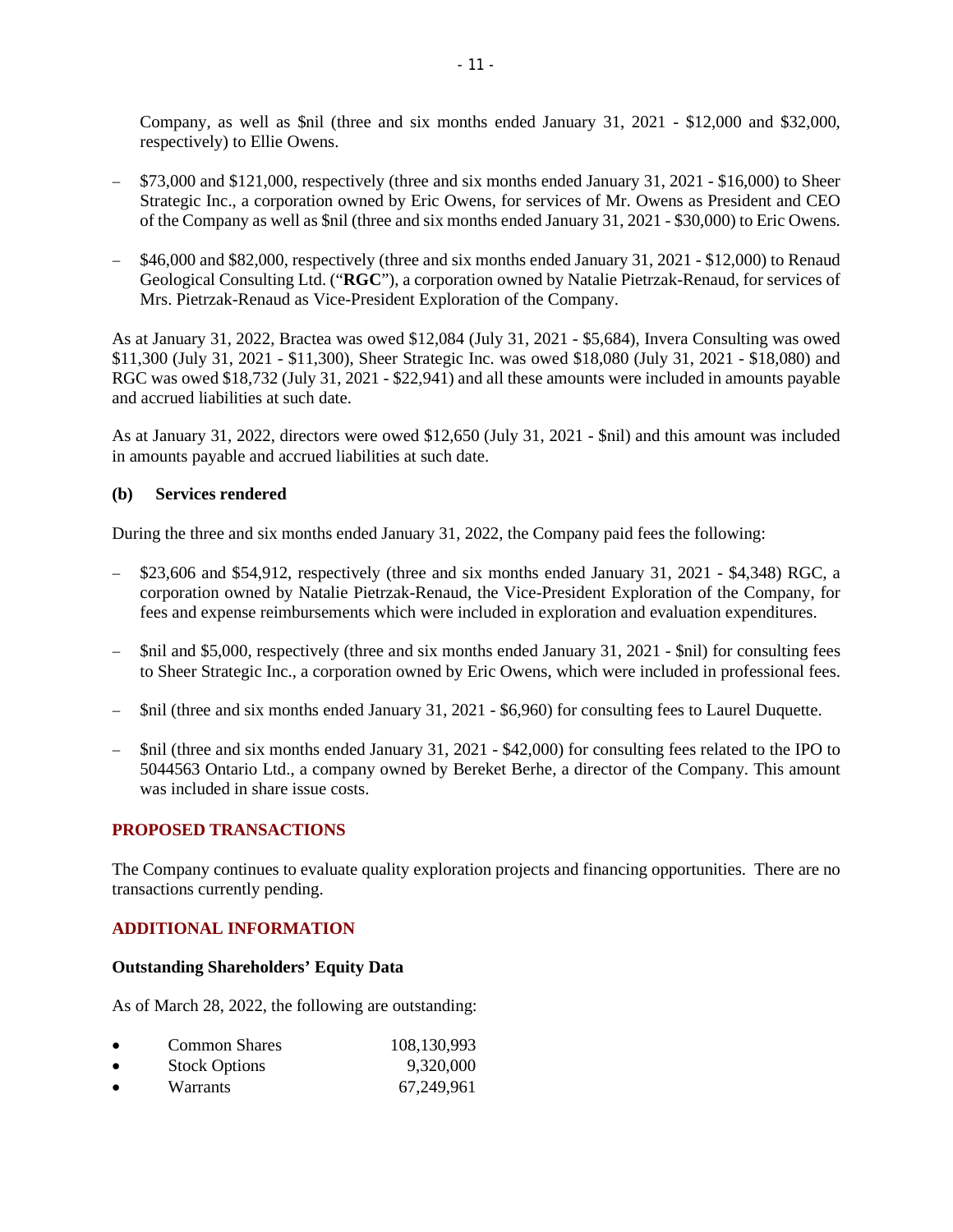#### **DISCLOSURE OF INTERNAL CONTROLS**

Management has established processes to provide them with sufficient knowledge to support representations that they have exercised reasonable diligence in that (i) the unaudited condensed interim financial statements do not contain any untrue statement of material fact or omit to state a material fact required to be stated or that is necessary to make a statement not misleading in light of the circumstances under which it is made, as of the date of and for the periods presented by the unaudited condensed interim financial statements, and (ii) the unaudited condensed interim financial statements fairly present in all material respects the financial condition, financial performance and cash flow of the Company, as of the date of and for the periods presented.

In contrast to the certificate required for non-venture issuers under National Instrument 52-109, Certification of Disclosure in Issuers' Annual and Interim Filings ("**NI 52-109**"), the Venture Issuer Basic Certificate does not include representations relating to the establishment and maintenance of disclosure controls and procedures ("**DC&P**") and internal control over financial reporting ("**ICFR**"), as defined in NI 52-109. In particular, the certifying officers filing this certificate do not make any representations relating to the establishment and maintenance of:

- (i) controls and other procedures designed to provide reasonable assurance that information required to be disclosed by the issuer in its annual filings, interim filings or other reports filed or submitted under securities legislation is recorded, processed, summarized and reported within the time periods specified in securities legislation; and
- (ii) a process to provide reasonable assurance regarding the reliability of financial reporting and the preparation of unaudited condensed interim financial statements for external purposes in accordance with the issuer's generally accepted accounting principles (IFRS).

The issuer's certifying officers are responsible for ensuring that processes are in place to provide them with sufficient knowledge to support the representations they are making in the certificate. Investors should be aware that inherent limitations on the ability of certifying officers of a venture issuer to design and implement on a cost-effective basis DC&P and ICFR as defined in NI 52-109 may result in additional risks to the quality, reliability, transparency and timeliness of interim and annual filings and other reports provided under securities legislation.

#### **RISKS AND UNCERTAINTIES**

The exploration, development and mining of mineral resources are highly speculative in nature and are subject to significant risks. In addition to the usual risks associated with an investment in a business at an early stage of development, management and the directors of the Company believe that, in particular, the risk factors should be considered by prospective investors. It should be noted that such list is not exhaustive and that other risk factors may apply. An investment in the Company may not be suitable for all investors. Please refer to the section entitled "Risks and Uncertainties" in the Company's annual MD&A for the year ended July 31, 2021, available on SEDAR at [www.sedar.com.](http://www.sedar.com/)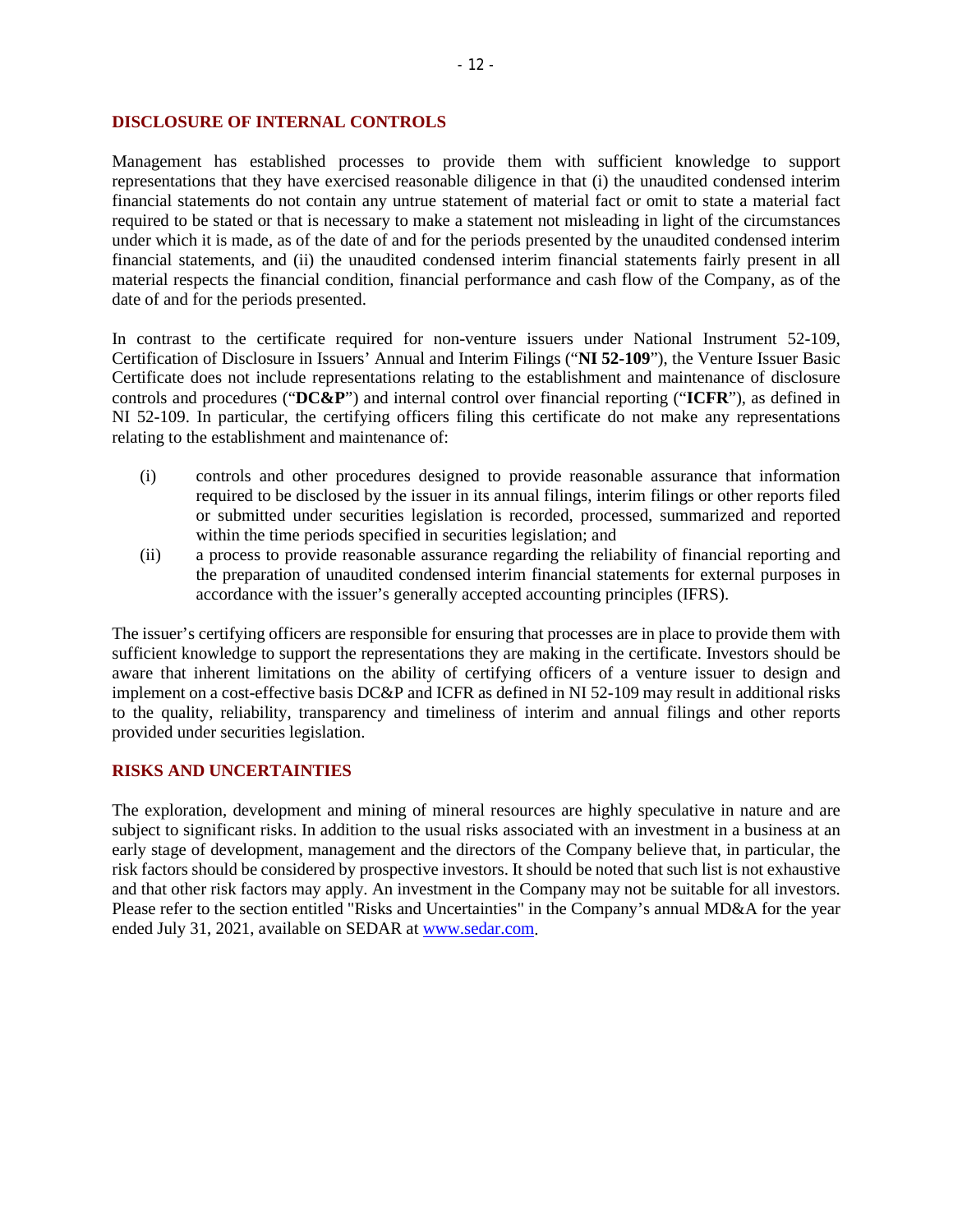#### **CAUTIONARY NOTE REGARDING FORWARD-LOOKING STATEMENTS**

This interim MD&A contains certain "forward-looking information" as defined in applicable securities laws (collectively referred to herein as "**forward-looking statements**"). These statements relate to future events or the Company's future performance. All statements other than statements of historical fact are forward-looking statements. Often, but not always, forward-looking statements can be identified by the use of words such as "plans", "expects", "budgeted", "scheduled", "estimates", "continues", "forecasts", "projects", "predicts", "intends", "anticipates" or "believes", or variations of, or the negatives of, such words and phrases, or statements that certain actions, events or results "may", "could", "would", "should", "might" or "will" be taken, occur or be achieved. The forward-looking statements in this interim MD&A speak only as of the date of this interim MD&A or as of the date specified in such statements. The following table outlines certain significant forward-looking statements contained in this interim MD&A and provides the material assumptions used to develop such forward-looking statements and material risk factors that could cause actual results to differ materially from the forward-looking statements.

| <b>Forward-Looking Statement</b>                                                                                                                                                                                                                                                                                                                                              | <b>Assumptions</b>                                                                                                                                                                                                                                                                                                                                                                                                                                                                                                     | <b>Risk Factors</b>                                                                                                                                                                                                                                                                                                                                                                                                                                                                                                                                                                                 |  |  |
|-------------------------------------------------------------------------------------------------------------------------------------------------------------------------------------------------------------------------------------------------------------------------------------------------------------------------------------------------------------------------------|------------------------------------------------------------------------------------------------------------------------------------------------------------------------------------------------------------------------------------------------------------------------------------------------------------------------------------------------------------------------------------------------------------------------------------------------------------------------------------------------------------------------|-----------------------------------------------------------------------------------------------------------------------------------------------------------------------------------------------------------------------------------------------------------------------------------------------------------------------------------------------------------------------------------------------------------------------------------------------------------------------------------------------------------------------------------------------------------------------------------------------------|--|--|
| The Company will be able to<br>continue its business activities<br>and exploration of its property<br>interests as currently planned,<br>including completion of Phase I<br>and II of the recommended<br>program on the Hawkins Gold<br>Project and the use of proceeds of<br>the private placements, consistent<br>with the anticipated timelines as<br>contemplated herein. | The Company has anticipated all<br>material costs and risks associated<br>with its proposed exploration and<br>development plans, and such costs<br>and activities will be consistent<br>with the Company's current<br>expectations; the Company will<br>be able to obtain funding and<br>permitting<br>required;<br>the<br>as<br>absence of Indigenous claims or<br>title disputes; the results of Phase<br>I of the recommended program<br>will warrant the completion of<br>Phase II of the recommended<br>program. | Unforeseen costs to the Company<br>or delays will arise; ongoing<br>uncertainties relating<br>to<br>the<br>COVID-19 virus; any particular<br>operating costincrease or decrease<br>from the date of the estimation;<br>capital<br>markets<br>being<br>unfavourable for funding resulting<br>in the Company not being able to<br>obtain financing on acceptable<br>terms when required or at all;<br>unavailability of key personnel or<br>necessary permits; Indigenous<br>claims or title disputes; revisions<br>Company's proposed<br>the<br>to<br>activities as plans continue to be<br>refined. |  |  |
| The Company will be successful<br>in potentially acquiring additional<br>properties that are prospective for<br>Mineral Resources.                                                                                                                                                                                                                                            | The Company will be successful<br>in identifying and acquiring<br>properties<br>which<br>meet<br>its<br>acquisition criteria on acceptable<br>terms; the Company will be able<br>to obtain sufficient funding.                                                                                                                                                                                                                                                                                                         | Significant expenses required to<br>identify and acquire properties<br>which are prospective for Mineral<br>Resources; environmental risks;<br>risks associated with land title; the<br>competition<br>faced<br>by<br>the<br>Company; the potential failure of<br>the Company to generate adequate<br>funding for any such acquisitions.                                                                                                                                                                                                                                                            |  |  |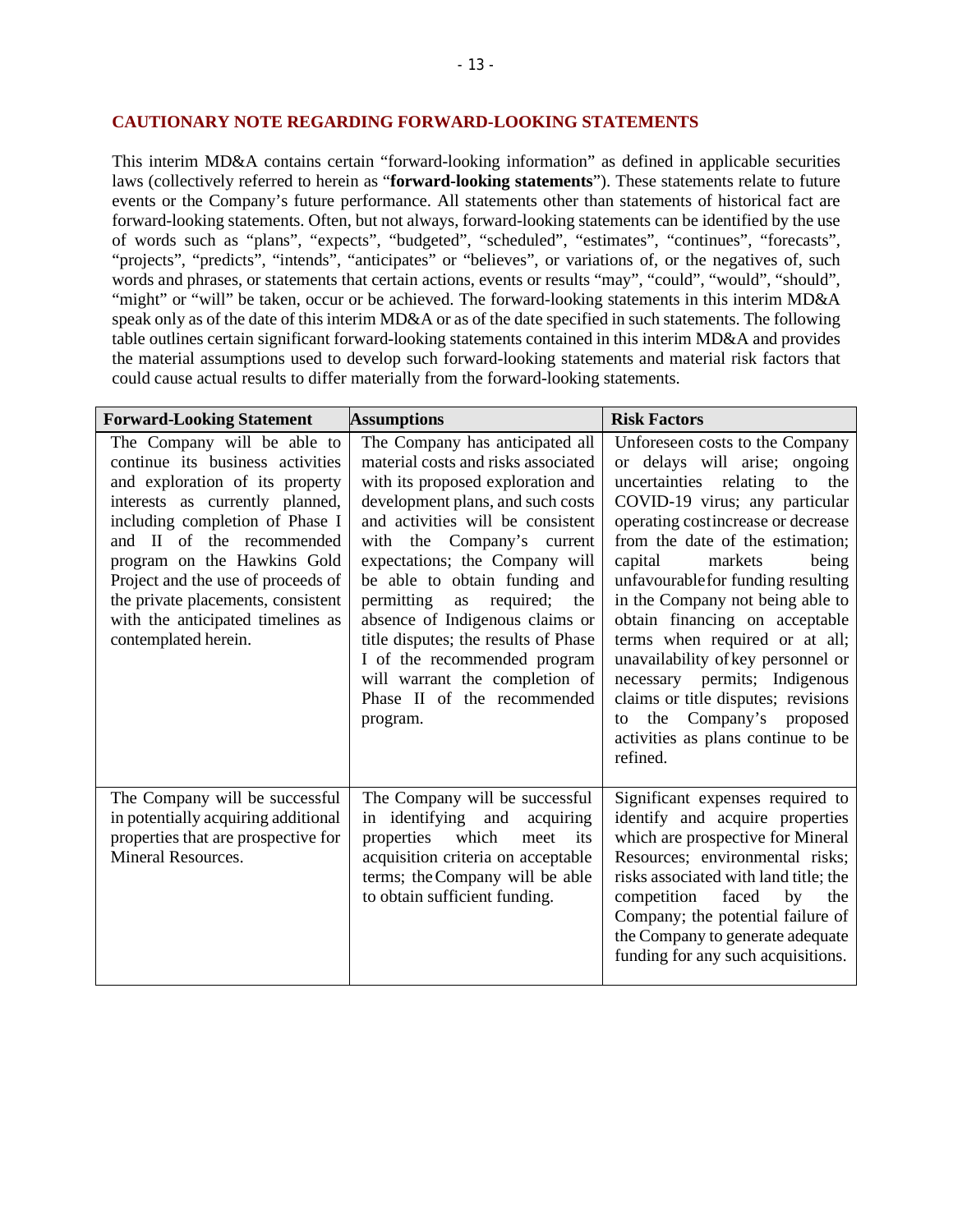| The net proceeds raised pursuant<br>private placements,<br>the<br>to<br>together with existing cash on<br>hand of the Company,<br>are<br>expected to fund completion of<br>$\mathbf{I}$<br>and<br>$\mathbf{H}$<br>Phases<br>of<br>the<br>recommended program on the<br>Hawkins<br>Gold Project, cash<br>payments required under the<br>Hawkins Gold Project and the<br>working<br>monthly<br>capital<br>requirements of the Company for<br>at least 12 months following<br>January 31, 2022. | The Company has anticipated all<br>material costs and risks associated<br>with its proposed exploration and<br>development plans and working<br>capital requirements, and such<br>and<br>activities will<br>be<br>costs<br>consistent with the Company's<br>expectations;<br>the<br>current<br>Company will be able to obtain<br>funding as required; the absence<br>of Indigenous claims or title<br>disputes.                                                                                                              | Unforeseen costs to the Company<br>will arise; ongoing uncertainties<br>relating to the COVID-19 virus;<br>any particular operating cost<br>increase from the date of the<br>estimation; capital markets being<br>unfavourable for funding resulting<br>in the Company not being able to<br>obtain financing on acceptable<br>terms when required or at all;<br>Indigenous claims or title disputes;<br>revisions<br>to the<br>Company's<br>activities<br>proposed<br>plans<br>as<br>continue to be refined.                                       |
|----------------------------------------------------------------------------------------------------------------------------------------------------------------------------------------------------------------------------------------------------------------------------------------------------------------------------------------------------------------------------------------------------------------------------------------------------------------------------------------------|------------------------------------------------------------------------------------------------------------------------------------------------------------------------------------------------------------------------------------------------------------------------------------------------------------------------------------------------------------------------------------------------------------------------------------------------------------------------------------------------------------------------------|----------------------------------------------------------------------------------------------------------------------------------------------------------------------------------------------------------------------------------------------------------------------------------------------------------------------------------------------------------------------------------------------------------------------------------------------------------------------------------------------------------------------------------------------------|
| of<br>Company's<br>The<br>strategy<br>continuing<br>to<br>explore<br>the<br>Hawkins Gold Project and seek<br>out other prospective mineral<br>properties to acquire until such<br>time as the capital markets<br>stabilize will enable it to meet any<br>near-term challenges presented by<br>fluctuations in the capital markets<br>while maintaining the momentum<br>on key initiatives.                                                                                                   | The Company has anticipated all<br>material costs and risks associated<br>with its proposed plans, and such<br>and activities will<br>be<br>costs<br>consistent with the Company's<br>expectations;<br>the<br>current<br>Company will be able to obtain<br>funding<br>and<br>permitting<br>as<br>required;<br>the<br>of<br>absence<br>Indigenous<br>claims<br>title<br><b>or</b><br>disputes; the results of Phase I of<br>the recommended program will<br>warrant the completion of Phase II<br>of the recommended program. | Unforeseen costs to the Company<br>or delays will arise; ongoing<br>uncertainties relating<br>to<br>the<br>COVID-19 virus; any particular<br>operating cost increase or decrease<br>from the date of the estimation; the<br>Company not being able to obtain<br>financing on acceptable terms<br>required<br>when<br><b>or</b><br>all;<br>at<br>unavailability of key personnel or<br>necessary permits; Indigenous<br>claims or title disputes; revisions<br>Company's<br>proposed<br>the<br>to<br>activities as plans continue to be<br>refined. |
| As of January 31, 2022, the<br>Company does not believe that<br>significant<br>there<br>are<br>any<br>obligations<br>environmental<br>requiring material capital outlays<br>in the immediate future.                                                                                                                                                                                                                                                                                         | The Company has anticipated all<br>environmental<br>material<br>obligations and related risks and<br>costs and risks associated with its<br>property interests,<br>and<br>such<br>obligations, risks and costs will be<br>consistent with the Company's<br>current expectations.                                                                                                                                                                                                                                             | Unforeseen obligations or costs to<br>the Company will arise or increase<br>following the date of the original<br>estimation;<br>revisions<br>the<br>to<br>Company's proposed activities as<br>plans continue to be refined.                                                                                                                                                                                                                                                                                                                       |
| Current financial markets<br>are<br>likely to be volatile in Canada<br>and the price of gold and other<br>minerals may fluctuate.                                                                                                                                                                                                                                                                                                                                                            | The<br>stock<br>and<br>commodity<br>markets will remain volatile for<br>the foreseeable future as a result of<br>the COVID-19 pandemic, and<br>other political, financial and other<br>market considerations.                                                                                                                                                                                                                                                                                                                | Unforeseen<br>of<br>the<br>impacts<br>COVID-19 pandemic or<br>other<br>political, financial and/or other<br>market considerations.                                                                                                                                                                                                                                                                                                                                                                                                                 |